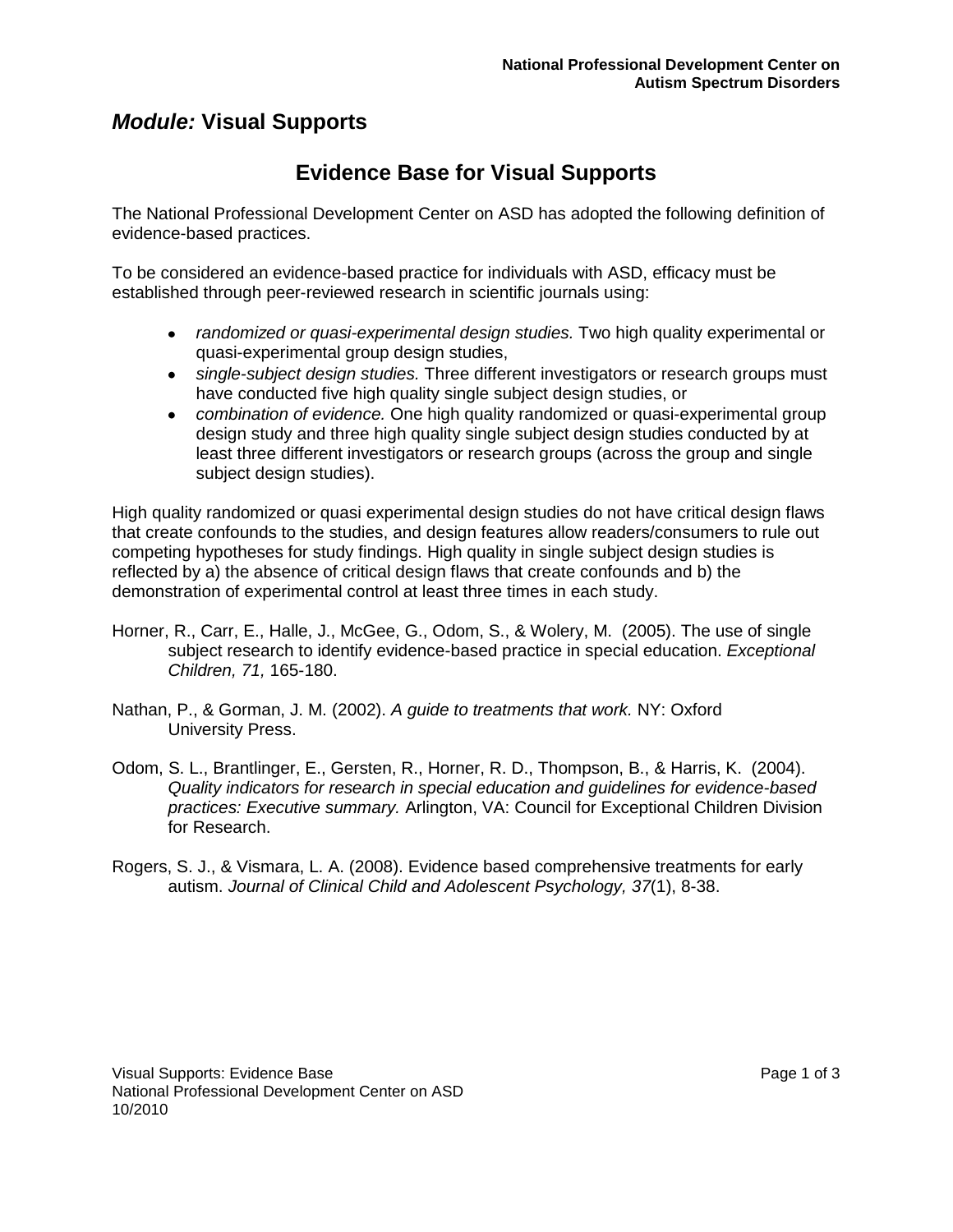### *Module:* **Visual Supports**

Using these criteria, the empirical studies referenced below provide documentation for supporting peer mediated instruction and intervention as an evidence-based practice. This list is not exhaustive; other quality studies may exist that were not included.

#### *Preschool*

- Dauphin, M., Kinney, E. M., & Stromer, R. (2004). Using video enhanced activity schedules and matrix training to teach sociodramatic play to a child with autism. *Journal of Positive Behavior Interventions, 6,* 238–250.
- Johnston, S., Nelson, C., Evans, J., & Palazolo, K. (2003). The use of visual supports in teaching young children with autism spectrum disorder to initiate interactions. *AAC: Augmentative & Alternative Communication, 19,* 86-104.
- Krantz, P. J., & McClannahan, L. E. (1998). Social interaction skills for children with autism: A script-fading procedure for beginning readers. *Journal of Applied Behavior Analysis, 31,*  191-202.
- Massey, G., & Wheeler, J. (2000). Acquisition and generalization of activity schedules and their effects on task engagement in a young child with autism in an inclusive preschool classroom. *Education and Training in Mental Retardation and Developmental Disabilities, 35,* 326-335.
- Morrison, R., Sainato, D., BenChaaban, D., & Endo, S. (2002). Increasing play skills of children with autism using activity schedules and correspondence training. *Journal of Early Intervention, 25,* 58-72.

#### *Elementary and Middle School*

- Bryan, L., & Gast, D. (2000). Teaching on-task and on-schedule behaviors to high functioning children with autism via picture activity schedules. *Journal of Autism and Developmental Disorders, 30,* 553-567.
- Dettmer, S., Simpson, R., Myles, B., & Ganz, J. (2000). The use of visual supports to facilitate transitions of students with autism. *Focus on Autism and Other Developmental Disabilities, 15*, 163-170.
- Krantz, P., MacDuff, M., & McClannahan, L. (1993). Programming participation in family activities for children with autism: Parent's use photographic activity schedules. *Journal of Applied Behavior Analysis, 26*, 137-138.

#### *Elementary and Middle School*

Visual Supports: Evidence Base Page 2 of 3 National Professional Development Center on ASD 10/2010